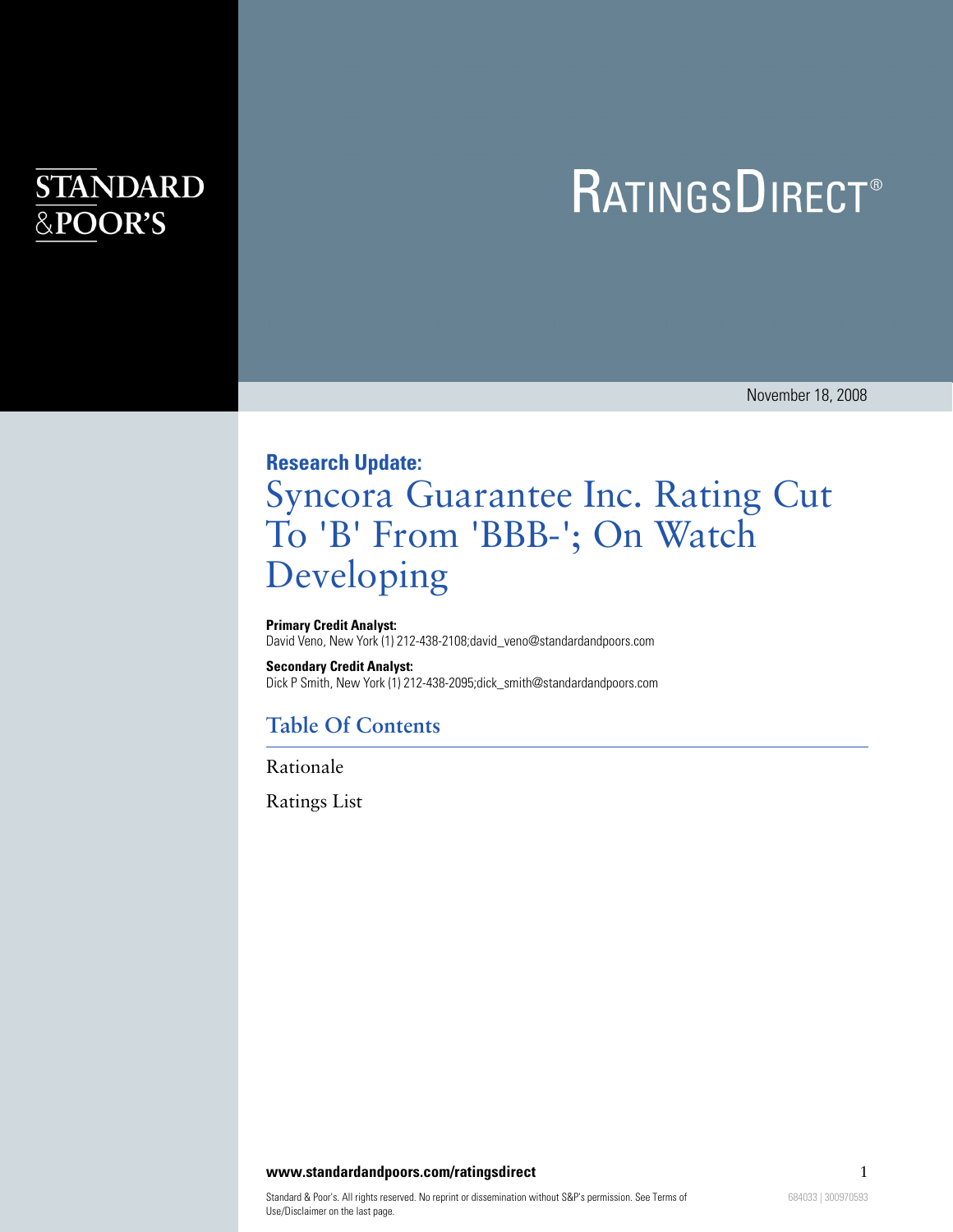### **Research Update:**

# Syncora Guarantee Inc. Rating Cut To 'B' From 'BBB-'; On Watch Developing

#### <span id="page-1-0"></span>**Rationale**

On Nov. 18, 2008, Standard & Poor's Ratings Services lowered its financial strength rating on Syncora Guarantee Inc. to 'B' from 'BBB-'. The rating remains on CreditWatch, with the implications revised to developing from negative.

At the same time, Standard & Poor's suspended its ratings on public finance and corporate transactions insured by Syncora that do not have an underlying public rating (SPUR).

The downgrade is the result of the company's delay in implementing its restructuring plan and slow progress in its negotiations with counterparties of its collateralized debt obligation of asset-backed securities exposure.

If management is not successful in its negotiations to develop strategic alternatives for problematic credits in its insured portfolio, we believe the financial position of the company would be impaired to a point that could lead to regulatory intervention, in which case the rating could go lower. If management is successful in its negotiations and presents a reasonably viable strategy for the company, the rating could go higher.

A SPUR is our opinion of the creditworthiness of an underlying issuer or transaction, that is, the capacity to pay debt service on a debt issue in accordance with its terms, without considering an otherwise applicable bond insurance policy. The SPUR, once assigned, is subject to surveillance by Standard & Poor's and as it is a stand-alone rating, it is not affected by a change in the credit enhancer's rating.

Lists of the ratings that have changed as a result of these actions will be posted at www.spviews.com. Go to the left-hand navigation bar and click on "Deals Affected" to view or download the lists. Our analysis of the impact of the ratings actions announced today is ongoing; we may publish additional ratings changes.

### <span id="page-1-1"></span>**Ratings List**

| Downgraded; CreditWatch Action |             |                |
|--------------------------------|-------------|----------------|
|                                | To          | From           |
| Syncora Guarantee Inc.         |             |                |
| Syncora Guarantee U.K. Ltd.    |             |                |
| Issuer Credit Rating           |             |                |
| Local Currency                 | B/Watch Dev | BBB-/Watch Neg |
| Financial Enhancement Rating   |             |                |
| Local Currency                 | B/Watch Dev | BBB-/Watch Neg |
|                                |             |                |

#### Standard & Poor's **RatingsDirect |** November 18, 2008 2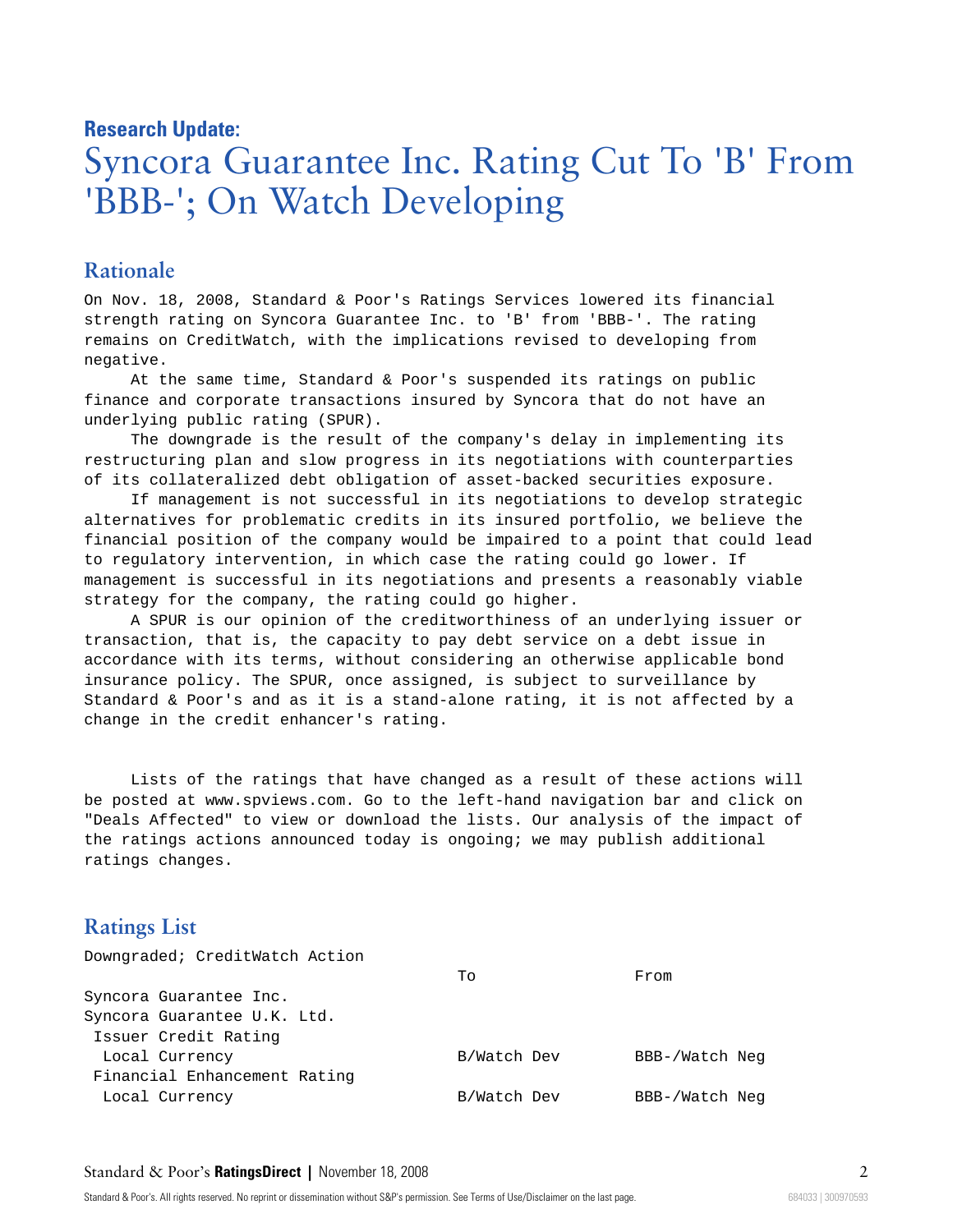| Financial Strength Rating<br>Local Currency                                 | B/Watch Dev    | BBB-/Watch Neg |
|-----------------------------------------------------------------------------|----------------|----------------|
| Twin Reefs Pass-Through Trust<br>Senior Unsecured (1 issue)                 | CCC-/Watch Dev | B+/Watch Neg   |
| Not Rated Action                                                            | To             | From           |
| Syncora Guarantee Re Ltd.<br>Issuer Credit Rating                           |                |                |
| Local Currency                                                              | NR             | BBB-/Watch Neg |
| Financial Enhancement Rating<br>Local Currency<br>Financial Strength Rating | NR             | BBB-/Watch Neg |
| Local Currency                                                              | ΝR             | BBB-/Watch Neg |
|                                                                             |                |                |

Complete ratings information is available to subscribers of RatingsDirect, the real-time Web-based source for Standard & Poor's credit ratings, research, and risk analysis, at www.ratingsdirect.com. All ratings affected by this rating action can be found on Standard & Poor's public Web site at www.standardandpoors.com; select your preferred country or region, then Ratings in the left navigation bar, followed by Credit Ratings Search.